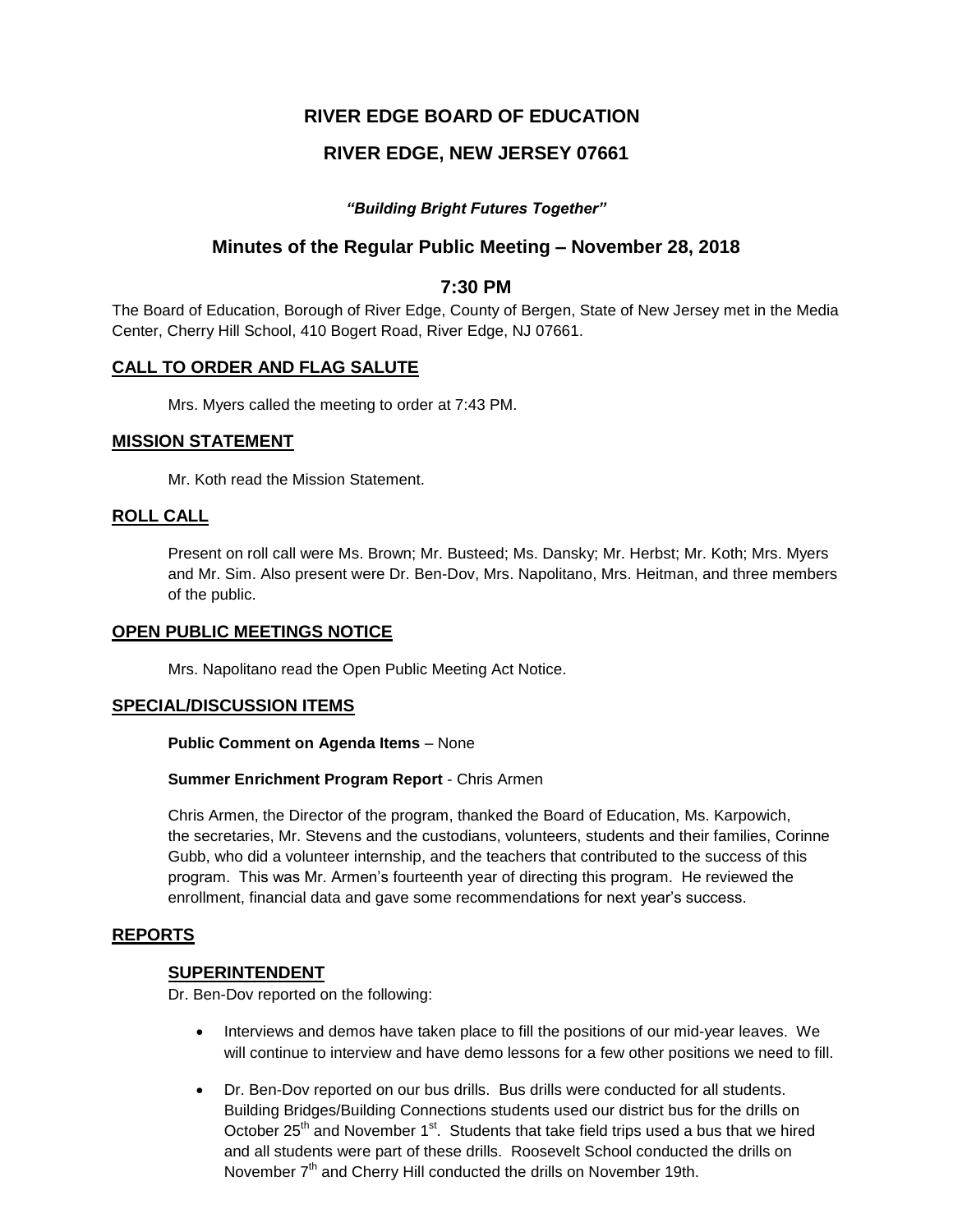- QSAC work continues. There is a resolution on tonight's agenda to approve the District Performance Review. Dr. Ben- Dov explained what this was to the board members.
- Budget discussions have started. Dr. Ben-Dov and the Administrators are taking about the bare bones and the wish lists for the district.
- There is an HIB Incident to report. A complaint was made by a Roosevelt School parent that involved two boys. One student is a fourth grader and the other student is a fifth grader. The incident happened at the Monster Mash Party. It involved kicking and spitting. It was investigated and found not to be an HIB Incident. Consequences were given in accordance with the River Edge Code of Conduct. The River Edge Police are aware of this incident because the parents of the accused filed a complaint. The Police met with Mr. Henzel and will continue to communicate on this incident.
- There was a Parent Academy on Mindfulness on the evening of November  $26<sup>th</sup>$ . It was decently attended. Ms. Christine Moran gave the presentation along with Ms. Kayla Moran on Flexible Seating, Ms. Wendy Naimaister on Brain Breaks and Relaxation Techniques, and Ms. Kristen Lauber, from CarePlus, on Stress and Childhood Anxiety, What Can Parents Do? Parental feedback was positive.
- There was an ESL meeting this afternoon. The staff met with ESL parents in hopes of learning what can we do better on how to improve any help we can give to ESL families.
- Legislators/elected officials are coming to our district for a visit on December  $12^{th}$ . We will take them on a tour of our buildings and let them know of our concerns. Dr. Ben-Dov stated she is looking forward to their visit.

## **PRINCIPAL**

Mrs. Heitman reported on the following:

- We had our first delayed opening and it ran very smooth. I would like to thank the custodians for a great job with cleaning the snow.
- Parent/teacher conferences were well attended at both Cherry Hill School and New Bridge Center. They were held on November 19<sup>th</sup> and November 20<sup>th</sup>.
- On December 3rd, Mrs. Dent and her Music Club will sing for the Senior Center at Temple Avodat Shalom in River Edge.
- Today was our last session for our Post Dismissal Academy for English Language Arts. Our next cycle will begin on December  $5<sup>th</sup>$  for eight sessions in Math.
- The students started shopping at our Holiday Shop that is sponsored by the PTO. The students are very excited for this.
- Report cards will be ready on the Parent Portal on December 10<sup>th</sup> for marking period one
- The plans are coming together for the holiday concert
- The phones are up and running in all of the classrooms. The teachers really appreciate this.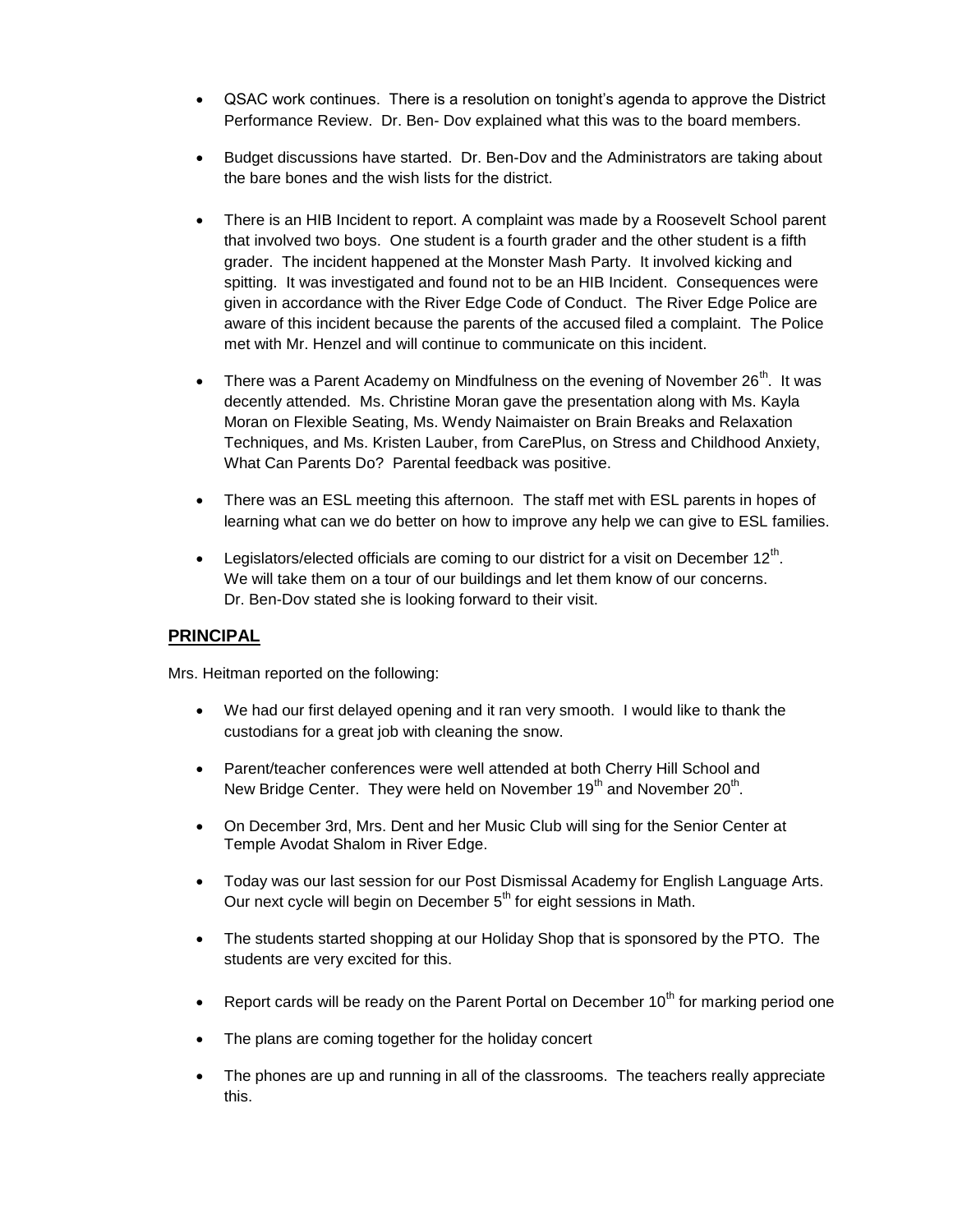## **BOARD SECRETARY**

Mrs. Napolitano reported on the following:

- The phones are set up in the classrooms. They have outside lines to dial the main office, other classrooms, and 911. One issue we are experiencing is the connection with the Roosevelt School data line that goes between both schools. This is being rectified quickly and may be our internet provider issue.
- There is a motion on tonight's agenda to approve a tuition agreement for a student who moved out of district before the Thanksgiving break.
- Mrs. Napolitano thanked the town for their help with the snow removal on November 16th

## **PRESIDENT**

Mrs. Myers reported on the following:

- Mrs. Myers attended a Drug Alliance Meeting on Monday evening. The meeting was a positive one.
- Mrs. Myers has reached out to the Mayor at least six times regarding the Interlocal Agreement and she has not received a response back. She may reach out to Mr. Dario Chinigo, the liaison for the River Edge Board of Education, in hopes of getting an answer.

## **COMMITTEES**

 Ms. Dansky spoke about the Bergen County Meeting she attended. They spoke about Student Mindfulness and gave a legislative update.

## **MOTIONS TO BE ACTED UPON**

## **A. ADMINISTRATION/POLICY**

**1**. That the Board of Education approve the Minutes of November 14, 2018.

Motion by Ms. Dansky Seconded by Ms. Brown

Ayes: Mr. Busteed, Ms. Dansky, Mr. Herbst, Mr. Koth, Mrs. Myers Nays: None, Abstained: Ms. Brown, Mr. Sim

**2**. That the Board of Education approve the 2019 Board of Education Meeting Dates as follows:

| Date                     | <b>School</b>                                         |
|--------------------------|-------------------------------------------------------|
| January 7, 2019 (Monday) | Roosevelt School (Re-Organization Meeting)            |
| January 23, 2019         | <b>Cherry Hill School</b>                             |
| February 6, 2019         | Roosevelt School                                      |
| February 27, 2019        | <b>Cherry Hill School</b>                             |
| March 13, 2019           | Roosevelt School                                      |
| March 27, 2019           | <b>Cherry Hill School (Tentative Budget Adoption)</b> |
| April 10, 2019           | Roosevelt School                                      |
| April 24, 2019           | Cherry Hill School (Public Hearing for Budget)        |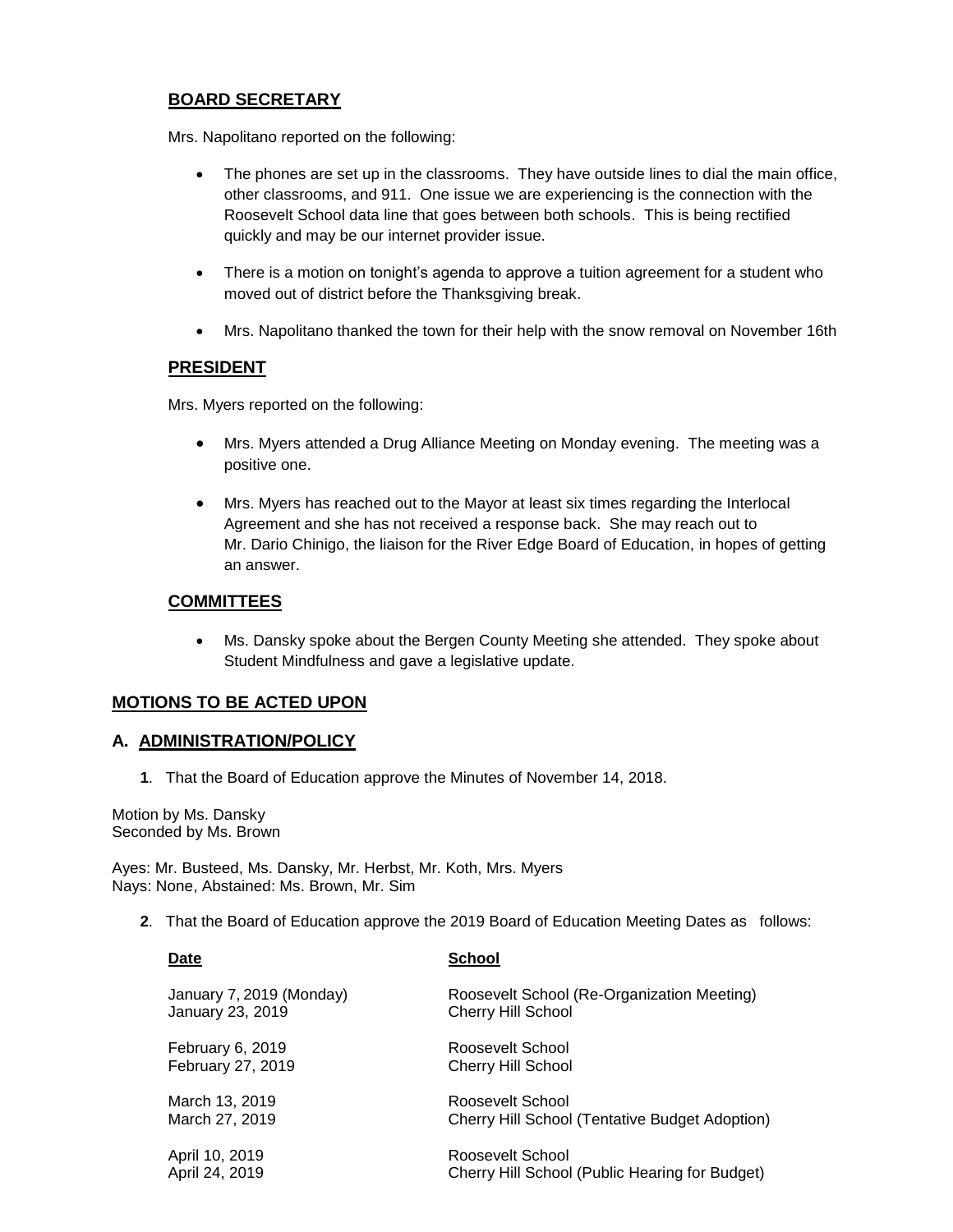| May 8, 2019   | Roosevelt School          |
|---------------|---------------------------|
| May 22, 2019  | <b>Cherry Hill School</b> |
| June 12, 2019 | Roosevelt School          |
| June 26, 2019 | <b>Cherry Hill School</b> |

**3**. That the Board of Education approve the Second Reading of the following policies:

| Policy #    | <b>Title</b>                                                                       |
|-------------|------------------------------------------------------------------------------------|
| 1120        | <b>Board of Education Meetings</b>                                                 |
| 2130        | <b>Principal Evaluation</b>                                                        |
| 2130        | <b>Principal Evaluation Regulation</b>                                             |
| 3320        | <b>Purchasing Procedures</b>                                                       |
| 4111        | Recruitment, Selection and Hiring - Certificated<br>Staff                          |
| 4119.22     | <b>Conduct and Dress</b>                                                           |
| 4119.26     | Electronic Communication by School Staff                                           |
| 4131/4131.1 | Staff Development, Inservice Education,<br>Visitation, Conferences                 |
| 4231/4231.1 | Staff Development, Inservice Education,<br>Visitation, Conferences (Support Staff) |
| 5141.8      | Sports Related Concussions and Head Injury                                         |
| 6142.4      | Physical Education and Health                                                      |
| 6142.6      | Academic Support                                                                   |
| 6142.9      | Arts                                                                               |
| 6142.13     | <b>HIV Prevention Education</b>                                                    |
| 6143        | <b>Curriculum Guides</b>                                                           |
| 6143.1      | <b>Lesson Plans</b>                                                                |
| 6144        | <b>Controversial Issues</b>                                                        |
| 6145.3      | Publications                                                                       |
| 6147.1      | Evaluation of Individual Student Performance                                       |
| 6164.2      | <b>Guidance Services</b>                                                           |
| 1313        | <b>Gifts to School Personnel</b>                                                   |
|             |                                                                                    |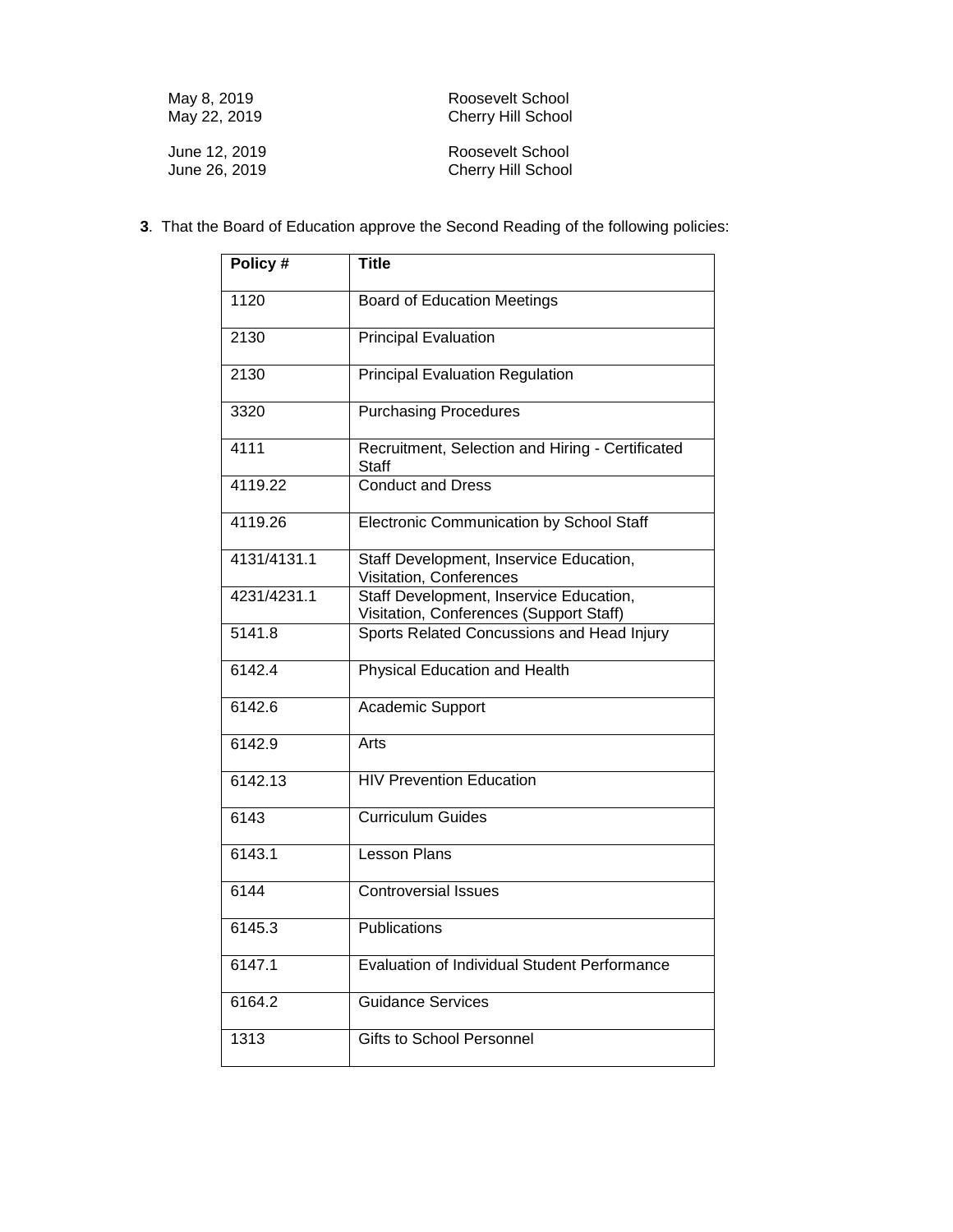**4**. That the Board of Education approve the following class trips:

| <b>School</b>      | Grade | <b>Destination</b>                               | Cost to         |
|--------------------|-------|--------------------------------------------------|-----------------|
|                    |       |                                                  | <b>District</b> |
| <b>Cherry Hill</b> | 6     | River Edge Swim Club<br>River Edge, NJ           | \$0             |
| Roosevelt          | 6     | River Edge Swim Club<br>River Edge, NJ           | \$0             |
| Roosevelt          | 1     | Turtle Back Zoo<br>West Orange, NJ               | \$672.00        |
| Roosevelt          | 1     | <b>Memorial Park</b><br>River Edge, NJ           | \$0             |
| <b>Cherry Hill</b> | 4     | Museum Village<br>Monroe, NY                     | \$1,464.00      |
| Roosevelt          | 4     | Museum Village<br>Monroe, NY                     | \$1,092.00      |
| <b>Cherry Hill</b> | 2     | <b>Liberty Science Center</b><br>Jersey City, NJ | \$1,670.50      |
| <b>Cherry Hill</b> | 6     | <b>River Dell HS</b><br>Oradell, NJ              | \$0             |

**5**. That the Board of Education approve the following bus evacuation drills for Cherry Hill School:

| Class   | Date              | Time       |
|---------|-------------------|------------|
| Grade K | November 19, 2018 | 8:45 AM    |
| Grade K | November 19, 2018 | $9:00$ AM  |
| Grade K | November 19, 2018 | $9:15$ AM  |
| Grade 1 | November 19, 2018 | $9:15$ AM  |
| Grade 1 | November 19, 2018 | 9:30 AM    |
| Grade 1 | November 19, 2018 | $9:45$ AM  |
| Grade 2 | November 19, 2018 | 10:00 AM   |
| Grade 2 | November 19, 2018 | $10:15$ AM |
| Grade 2 | November 19, 2018 | 10:30 AM   |
| Grade 3 | November 19, 2018 | 10:30 AM   |
| Grade 3 | November 19, 2018 | $10:45$ AM |
| Grade 3 | November 19, 2018 | $11:00$ AM |
| Grade 4 | November 19, 2018 | $11:00$ AM |
| Grade 4 | November 19, 2018 | $11:15$ AM |
| Grade 4 | November 19, 2018 | 11:30 AM   |
| Grade 5 | November 19, 2018 | 11:45 AM   |
| Grade 5 | November 19, 2018 | 12:00 PM   |
| Grade 6 | November 19, 2018 | 12:15 PM   |
| Grade 6 | November 19, 2018 | 12:30 PM   |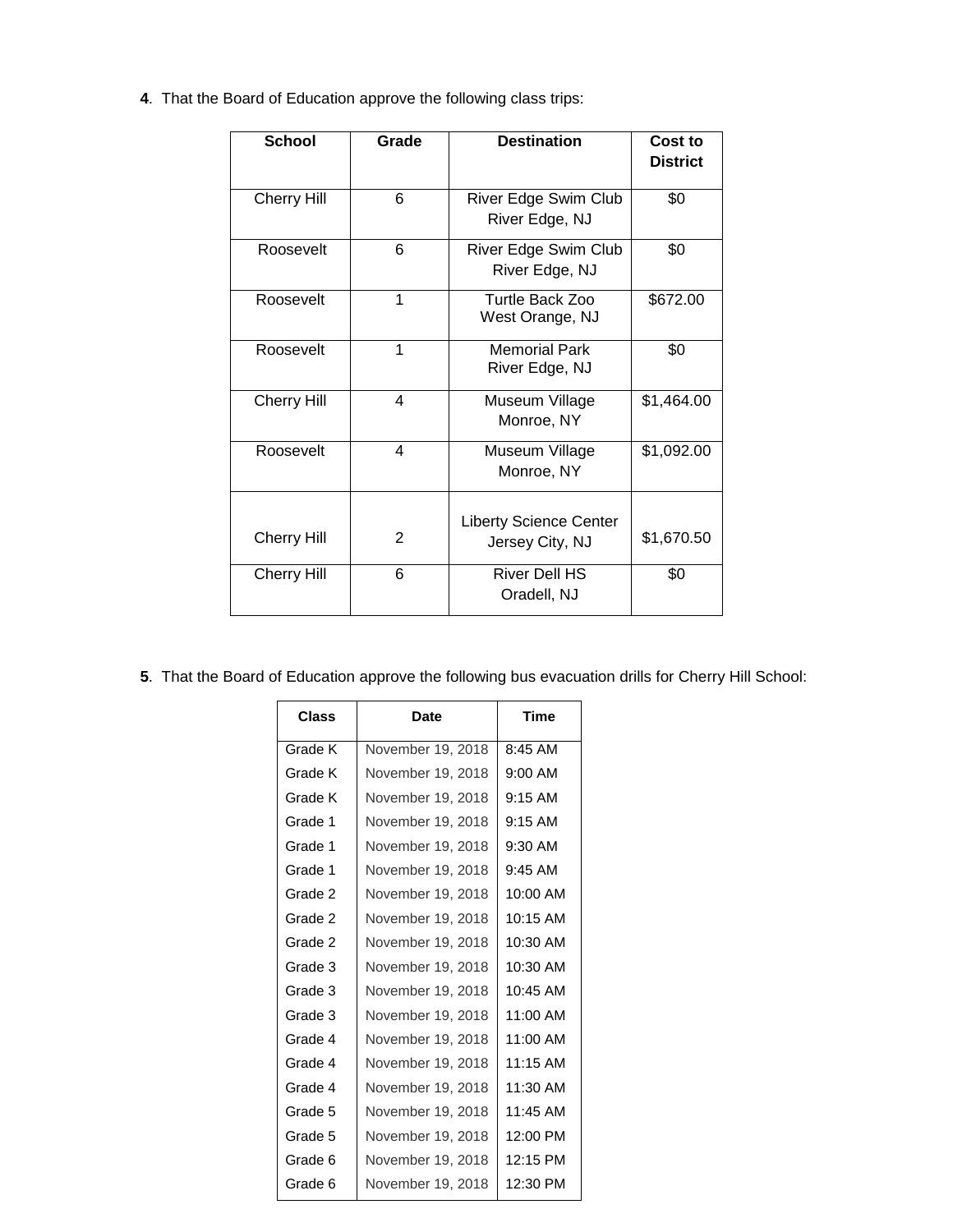**6**. **WHEREAS**, the River Edge Board of Education, in the County of Bergen, is undergoing evaluation under NJQSAC for the 2018-2019 school year; and

**WHEREAS,** *N.J.A.C. 6A:30-3.2(f)* requires participating school districts to hold a public meeting to approve the submission of the district's DPR responses with respect to this process; and

**WHEREAS,** the River Edge Board of Education, in the County of Bergen, have reviewed the districts DPR responses and hereby approves these documents; now

**BE IT RESOLVED,** that the River Edge Board of Education authorizes the Superintendent of Schools to submit the attached DPRs to the Commissioner of Educations in compliance with the provisions of *N.J.A.C. 6A:30-3.2(f).*

**7**. That the Board of Education approve, with the recommendation of the Superintendent approve the Stronge Model to be used as the District Evaluation Rubrics for Teachers, Principals, and other Certified Staff for the 2018-2019 school year.

Motion by Ms. Brown Seconded by Mr. Koth

Ayes: Ms. Brown, Mr. Busteed, Ms. Dansky, Mr. Herbst, Mr. Koth, Mrs. Myers, Mr. Sim Nays: None

#### **B. CURRICULUM/EDUCATION**

- **1**. That the Board of Education approve the following updated Curricula:
	- ELA Reading K-6 ELA - Writing K-6 Math K-6 Science K-6 Social Studies K-6 World Language K-6 Physical Education K-6 Health & Wellness K-6 Visual & Performing Arts - Music K-6 Visual & Performing Arts - Art K-6 Visual & Performing Arts - Dance K-6 Visual & Performing Arts - Theatre K-6
- **2**. That the Board of Education approve the appropriation of 2018-2019 increased state aid in the amount of \$7,175 to 9-11-000-221-104 Curriculum Work-Salaries

Motion by Mr. Koth Seconded by Mr. Herbst

Ayes: Ms. Brown, Mr. Busteed, Ms. Dansky, Mr. Herbst, Mr. Koth, Mrs. Myers, Mr. Sim Nays: None

## **C. BUILDING & GROUNDS** - None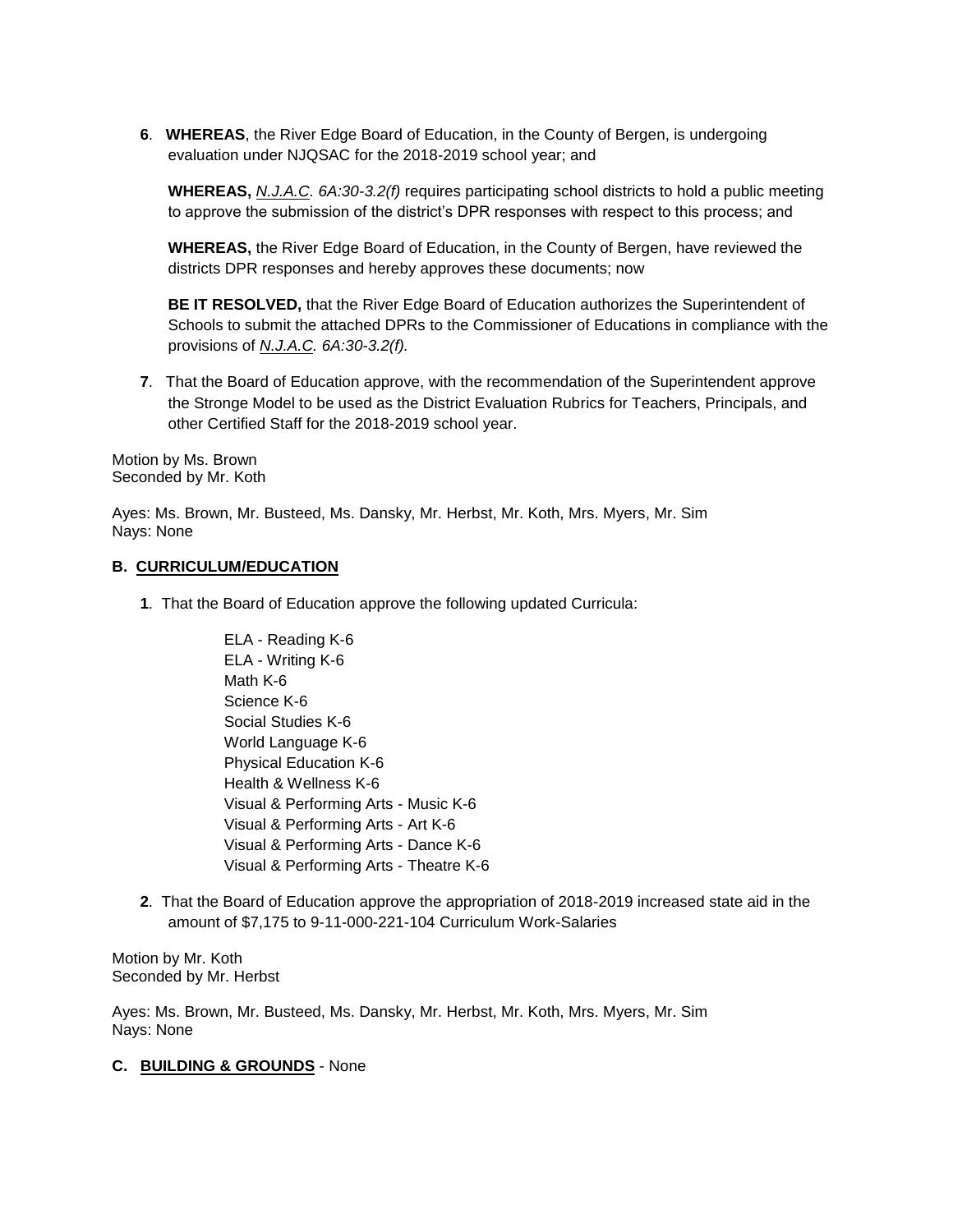## **D. FINANCE/GRANTS/GIFTS**

- **1**. That the Board of Education approve the bills & claims dated November 2018 totaling \$671,044.06 including checks #41611 through #41726. Payrolls dated October 15, 2018 and October 31, 2018, totaling \$1,157,987.49 issued therefore, a copy of such warrants list are attached as part of these minutes. (Addendum)
- **2**. That the Board of Education approve the Budget Transfers for the school year 2018-2019 as of September 30, 2018 and October 31, 2018. (Addendum)
- **3**. That the River Edge Board of Education approve the Secretary's and Treasurer's Reports for the period ending September 30, 2018 and October 31, 2018.

Further, we certify that as of September 30, 2018 and October 31, 2018 after review of the secretary's monthly financial report (appropriations section) and upon consultation with the appropriate district officials, to the best of our knowledge no major account or fund has been over expended in violation of N.J.A.C. 6A:23-2.11 and that sufficient funds are available to meet the districts financial obligation for the remainder of the fiscal year. (Addendum)

- **4**. That the Board of Education approve the Summer Enrichment Program Report for the 2018 Summer Program.
- **5**. That the Board of Education accept the \$140.00 donation from Jennifer Wong Hernandez for general use at Roosevelt School (Addendum).
- **6**. That the Board of Education approve the agreement for payment of tuition for a student that became a nonresident student during the existing school year.

Motion by Mr. Herbst Seconded by Mr. Sim

Ayes: Ms. Brown, Mr. Busteed, Ms. Dansky, Mr. Herbst, Mr. Koth, Mrs. Myers, Mr. Sim Nays: None

## **E. PERSONNEL**

**1**. That the Board of Education approve the following teachers for Cycle II of the Post Dismissal Instructional Academy for the 2018-2019 School Year, as per contract:

| <b>Roosevelt</b>      | <b>Cherry Hill</b>    |
|-----------------------|-----------------------|
| Cassandra McGovern    | Gabrielle Dalmar      |
| Alexandra McNeil      | Andrea Siclari        |
| Lauren Proda          | Kristen Corcoran      |
| <b>Courtney Sweet</b> | Noy Frasciello        |
|                       | <b>Marikal Tarran</b> |

Maribel Torres Katherine O'Reilly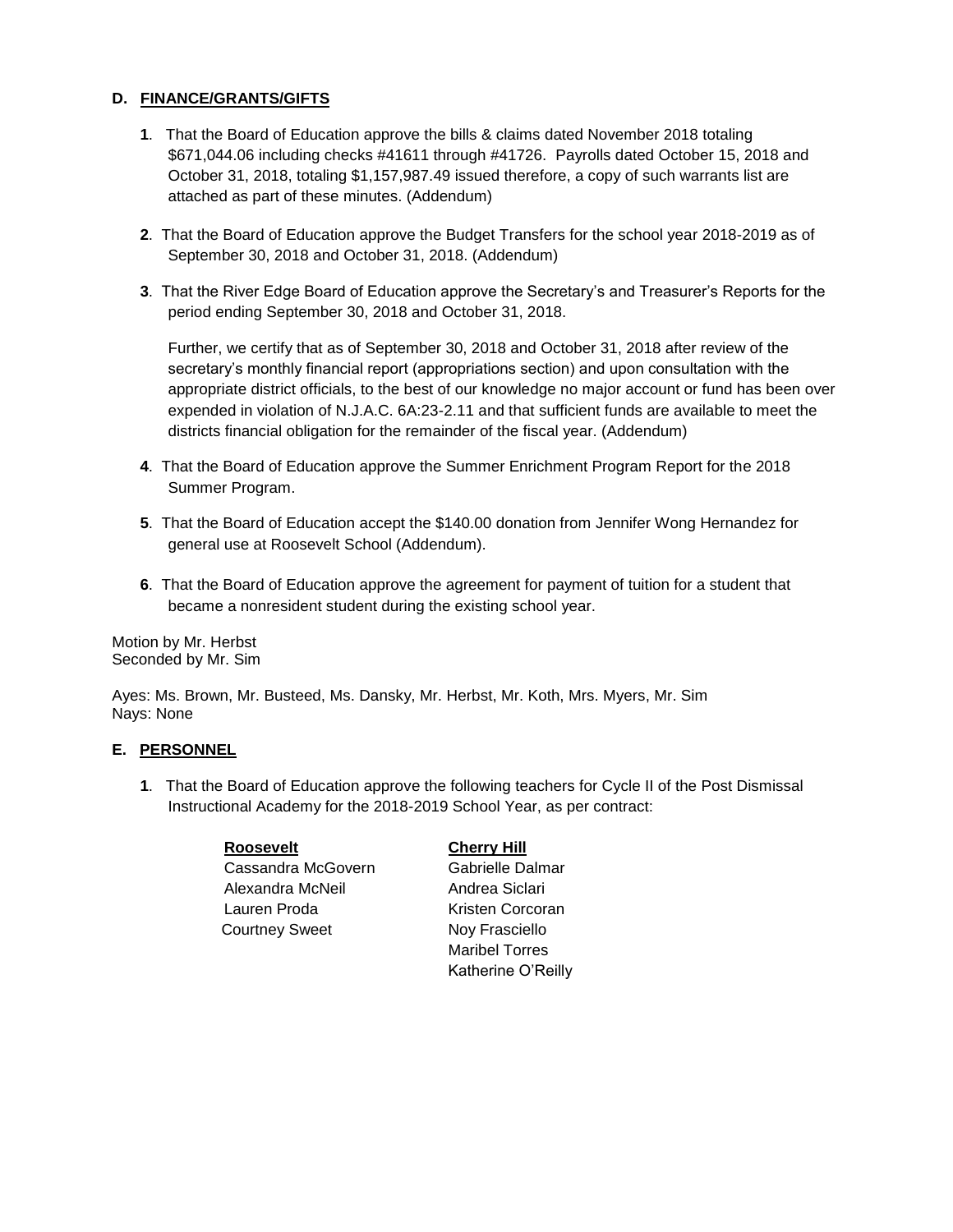**2**. That the Board of Education approve that the following people will staff the Wellness Committee for the 2018-2019 School Year:

| Kristin Karam      | <b>Wendy Naimaister</b> |
|--------------------|-------------------------|
| Tara Malkowski     | Leah Taylor             |
| Janel Blake        | Greg Kupchak            |
| Andrea Friedlander | Rosemary Kuruc          |
| Denise Heitman     | <b>Christine Moran</b>  |
| Michael Henzel     | Tara Vernieri           |
| <b>Beth Rosen</b>  | Kelly McCabe            |
| Sabrina Johnston   | Eva Visperas            |

- **3**. That the Board of Education accept, with regret, the resignation of Briana Rizzi, Part-time Teacher, effective November 29, 2018.
- **4**. That the Board of Education, with the recommendation of the Superintendent approve Grace Behrens, Leave Replacement Teacher, MA, Step 1, effective on December 6, 2018 through June 30, 2019.

Motion by Mr. Sim Seconded by Mr. Busteed

Ayes: Ms. Brown, Mr. Busteed, Ms. Dansky, Mr. Herbst, Mr. Koth, Mrs. Myers, Mr. Sim Nays: None

#### **F. RIVER EDGE SPECIAL EDUCATION** – None

#### **G. REGION V ADMINISTRATION & TRANSPORTATION**

- **1**. That the Board of Education approve the bills & claims dated November 2018 totaling \$1,180,097.03 including checks #71058 through #71190.
- **2**. That the Board of Education approve RC Prime Transportation, LLC as a new transporter.
- **3**. That the Board of Education approve the correction in name for a Occupational Therapist from LRG Corp to LRG7 Corp.

Motion by Mr. Busteed Seconded by Ms. Dansky

Ayes: Ms. Brown, Mr. Busteed, Ms. Dansky, Mr. Herbst, Mr. Koth, Mrs. Myers, Mr. Sim Nays: None

#### **OLD/NEW BUSINESS**-

Ms. Brown asked about feedback on report cards. Dr. Ben-Dov explained that surveys regarding the report card workshops were all positive and all verbal feedback since has been positive from staff and parents. Following the opening of the Parent Portal on December 10<sup>th</sup> it will be assessed whether the timing of conferences prior to report cards was useful. This will inform us for next year's calendar.

Ms. O'Keefe, River Edge Teacher, also commented that the standards are very specific and she has not had any parental complaints.

Mr. Sim asked about the school bus certification and safety checks and discussed the procedures for both.